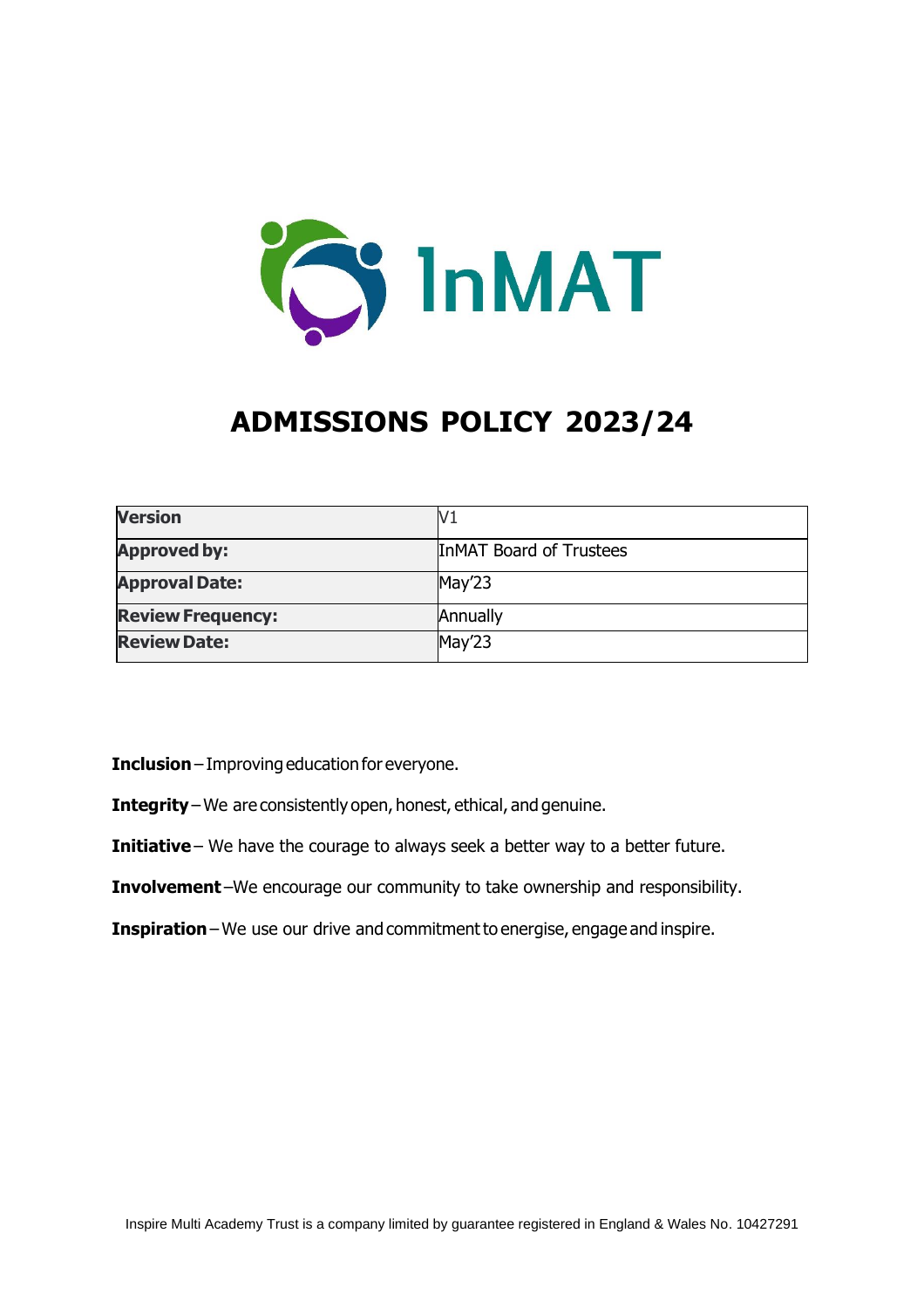## **Contents**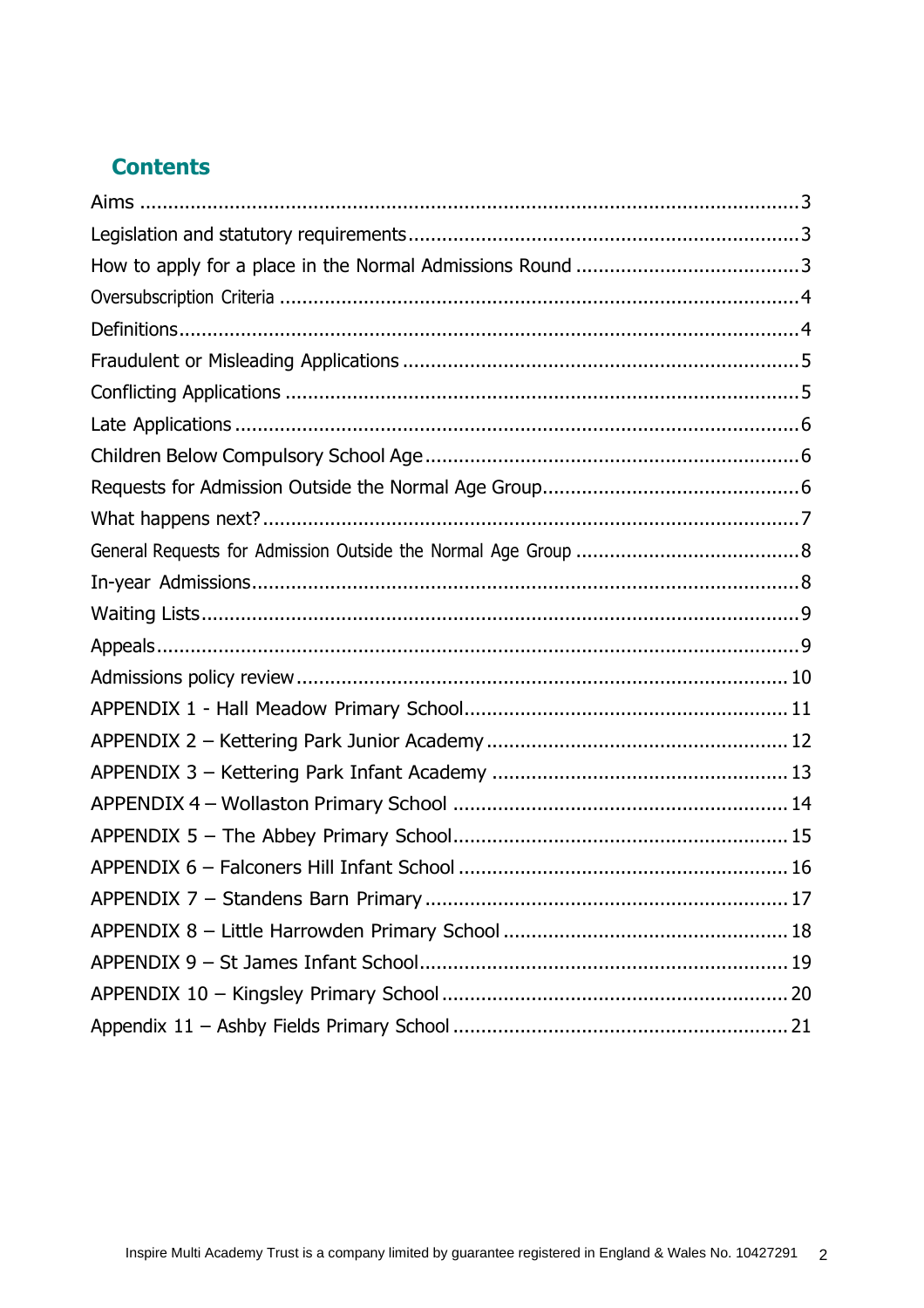### <span id="page-2-0"></span>**Aims**

This policy aims to:

- Set out the admission arrangement for all InMAT schools
- Set out the Trust's arrangements for allocating places to the pupils who apply
- Explain **how to appeal** against a decision not to offer your child a place

### <span id="page-2-1"></span>**Legislation and statutory requirements**

This policy is based on the following advice from the Department for Education (DfE):

- **School [Admissions](https://www.gov.uk/government/publications/school-admissions-code--2) Code**
- School [Admission](https://www.gov.uk/government/publications/school-admissions-appeals-code) Appeals Code

As an academy, the school is required by its funding agreement to comply with these codes, andwith the law relating to admissions as set out in the School Standards and [Framework](http://www.legislation.gov.uk/ukpga/1998/31/contents) Act [1998.](http://www.legislation.gov.uk/ukpga/1998/31/contents)

A child reaches **compulsory school age** on the prescribed day following his or her fifth birthday (or on his or her fifth birthday if it falls on a prescribed day). The prescribed days are 31<sup>st</sup> December 31<sup>st</sup> March and 31<sup>st</sup> August.

### <span id="page-2-2"></span>**How to apply for a place in the Normal Admissions Round**

The **normal admissions round** is the period during which parents/carers can apply for state- funded school places at the school's normal point of entry (Reception, Year 3, Year 7), using theCommon Application Form (CAF) provided by their home local authority.

Parents/carers should use the application form provided by their home local authority (regardless of which local authority the schools are in). This form is used to express a preference for a minimum of 3 state-funded schools, in rank order.

Parents/carers will receive an offer for a school place directly from their local authority on National Offer Day (16th April or the next working day).

If you live in North Northamptonshire, please visit: [Primary school places | North](https://www.northnorthants.gov.uk/primary-school-places)  [Northamptonshire Council \(northnorthants.gov.uk\)](https://www.northnorthants.gov.uk/primary-school-places) to make your application.

If you live in West Northamptonshire, please visit Primary school places | West [Northamptonshire Council \(westnorthants.gov.uk\)](https://www.westnorthants.gov.uk/primary-school-places) to make your application.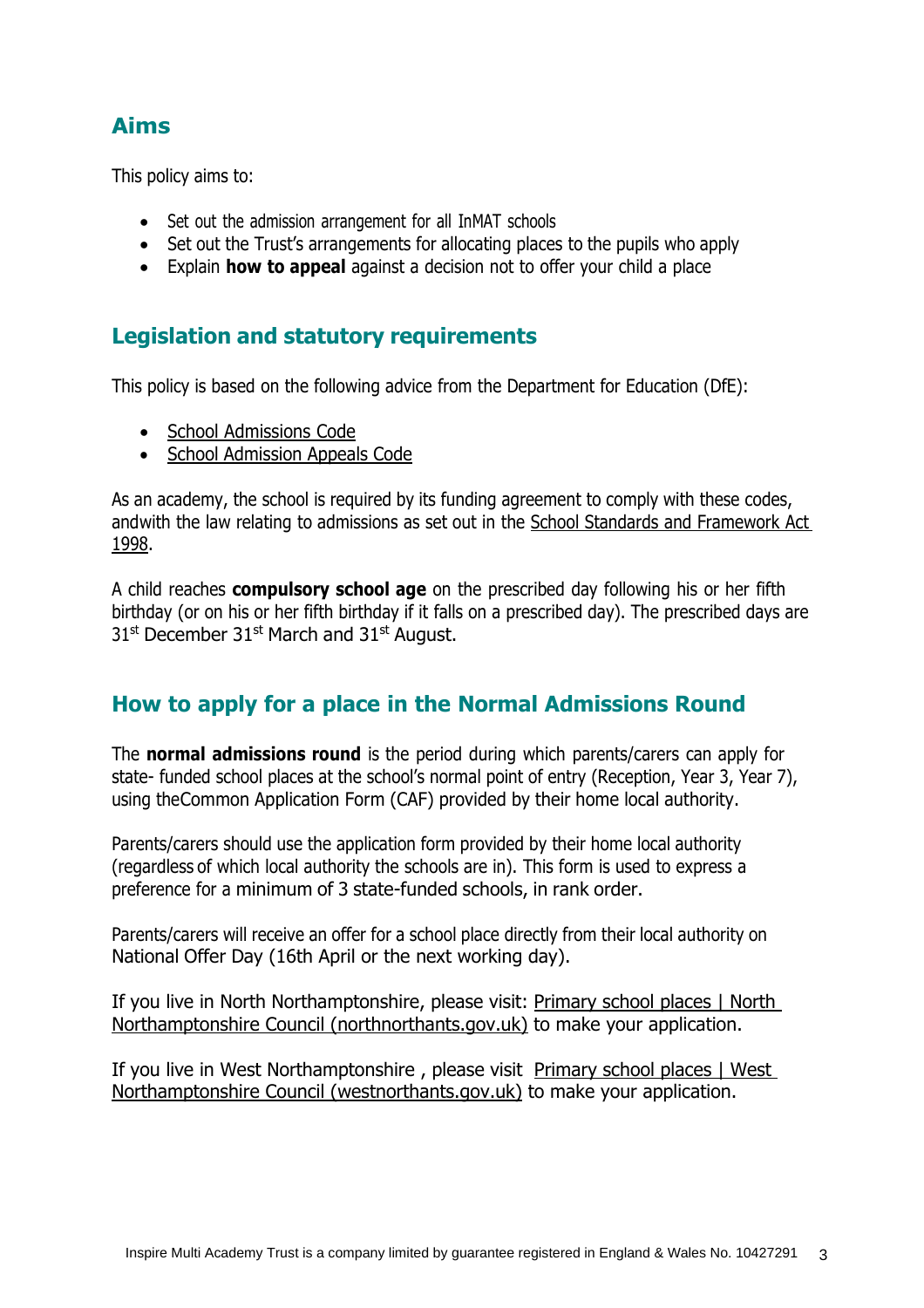### <span id="page-3-0"></span>**Oversubscription Criteria**

Where the number of applications for admission is greater than the published admission number, applications will be considered against the oversubscription criteria set out in the appendices attached for each of the Trust academies. After the admission pf pupils with an Education, Health and Care (EHC) plan which names the school as appropriate provision, the criteria will be appliedin the order in which they are set out in the individual schools Appendices.

Appendix 1 Hall Meadow Primary School Appendix 2 Kettering Park Junior Academy Appendix 3 Kettering Park Infant School Appendix 4 Wollaston Primary School Appendix 5 The Abbey Primary School Appendix 6 Falconers Hill Infants School Appendix 7 Standens Barn Primary School Appendix 8 Little Harrowden Primary School Appendix 9 St James Infants School Appendix 10 Kingsley Primary School Appendix 11 Ashby Fields Primary School

### <span id="page-3-1"></span>**Definitions**

**Looked after children** are children who, at the time of making an application to a school, are:

- In the care of a local authority, or
- Being provided with accommodation by a local authority in exercise of its social servicesfunctions

**Previously looked after children** are children who were looked after, but ceased to be sobecause they:

- Were adopted under the Adoption Act 1976 or the Adoption and Children Act 2002, or
- Became subject to a child arrangements order, or
- Became subject to a special guardianship order

This includes children who appear (to the admission authority) to have been in state care outside of England and ceased to be in state care as a result of being adopted.

#### **Siblings:**

Siblings are defined in these arrangements as children who live as brother or sister. A sibling mustbe living at the same permanent address and as part of the same family unit (one or two parents plus children) to qualify under this criterion.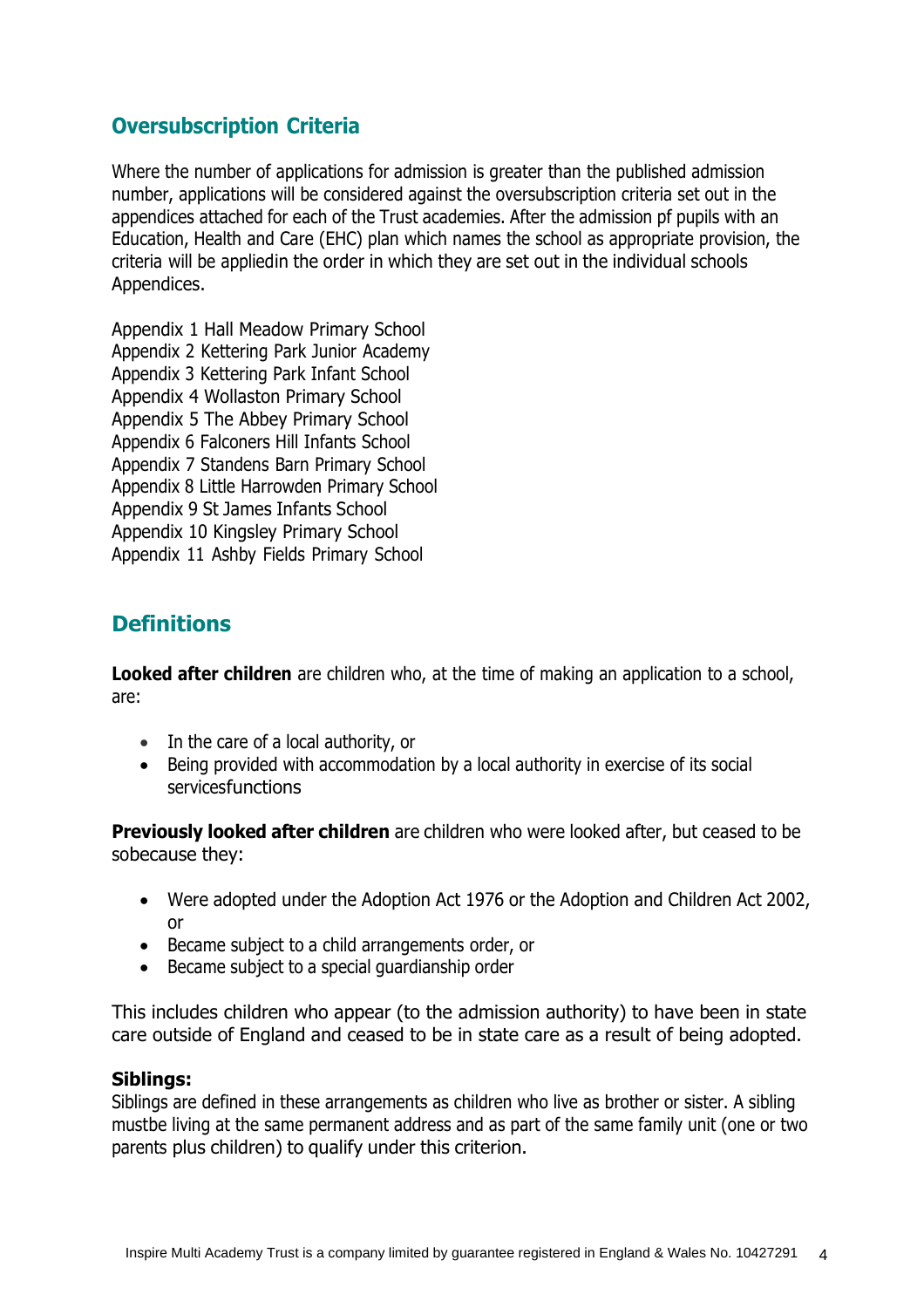For school admissions purposes, the term siblings include:

- Half-brothers and half-sisters
- Adopted children
- Children in foster care
- Children living in the same family unit, even if they are not biological brothers and sisters -for example when the parents are not married/in a civil relationship

Cousins are not regarded as siblings.

#### **Multiple Birth Groups**

In the case of twins or other siblings from a multiple birth, if the last child to be admitted to a particular school is from a multiple birth group, all other children in the group will be offered places at the school, even if it means exceeding the Published Admission number.

In the case of siblings in the same year group, where there is only one place remaining, these too will be considered as one application.

#### **Home Address (Child's):**

The child's home address is defined as the address at which the child normally resides with theirparent/carer on the closing date for applications.

If a child lives with parents who are separated, the home address will be treated as the place where the child sleeps for most of the school week (i.e. Sunday night – Thursday night inclusive).

If the child spends equal amounts of time at two addresses, the parents must agree which addressthey wish to be the child's main address before we can process the application.

Documentary evidence of ownership or rental agreement may be required together with proof ofactual permanent residence at the property concerned. The Trust reserves the right to seek further documentary evidence to support your claim of residence. The Trust will withdraw any place allocated if the address is found to be false.

### <span id="page-4-0"></span>**Fraudulent or Misleading Applications**

The admissions authority (or the LA processing an application on behalf of the admission authority) has the right to investigate any concerns we may have about an application and to withdraw the offer of a place if it is considered that there is evidence that an applicant has made afraudulent claim or provided misleading information.

### <span id="page-4-1"></span>**Conflicting Applications**

The LA can only process one application. Where more than one adult share parental responsibilityand the if the adults live at different addresses, it is important that an agreement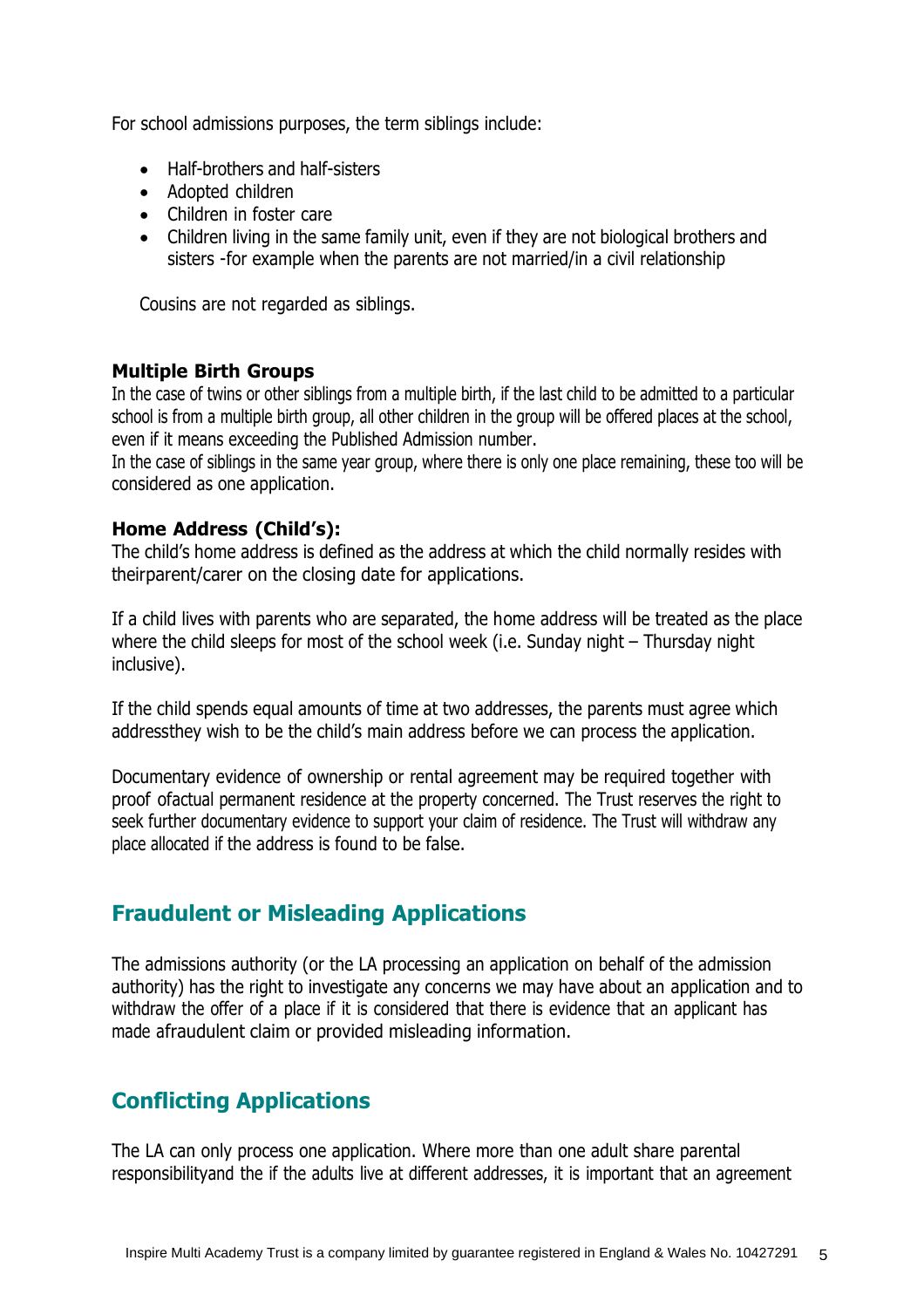be reached on which schools to apply fore, prior to making the application. If multiple applications are received for the same child with conflicting address and/or preferences,or the School Admissions Team is made aware of a dispute between two parents, all applications will be placed on hold and will **not** be processed until:

- a new single application is made, signed by all parties; or
- written agreement is provided from both parents indicating which application they have agreed on; or
- a court order is provided confirming which parent's application carries precedence.

If no agreement can be made, parents are recommended to seek legal advice. If an agreement cannot be reached before the closing date, this may affect the chances of your child being allocateda place at your preferred school/s.

### <span id="page-5-0"></span>**Late Applications**

Late applications are any common application forms (for the normal point of entry) received by the local authority after its statutory closing date of 15 January. Late applicants will not receive an offer of a school place by the local authority on National Offer Day (16 April or the next working day).

Late applications will be processed in the subsequent rounds of allocations between May and July (for more details, refer to the local authority's composite prospectuses on the North Northamptonshire Council (NNC) and West Northamptonshire Council (WNC) websites).

### <span id="page-5-1"></span>**Children Below Compulsory School Age**

Where children below compulsory school age are offered a place at the school, they will be entitled to attend the school full-time in the September following their fourth birthday. Parents/carers may defer their child's entry to the school until later in the school year but not beyond the point at which the child reaches compulsory school age, and not beyond the beginningof the final term of the school year the offer was made for. Where the parents/carers wish, children may attend part-time until later in the school year but not beyond the point at which they reach compulsory school age.

### <span id="page-5-2"></span>**Requests for Admission Outside the Normal Age Group**

#### **Requests for admission to Reception outside the normal age group (Summer Born)**

Parent(s)/carer(s) of summer born children who do not reach compulsory school age until a full year after they would normally start school may wish to delay their Reception application for a fullyear. Parents should make their application for a Reception place for their child's normal year of entry before the deadline **on 15 January**. They should also, if possible, make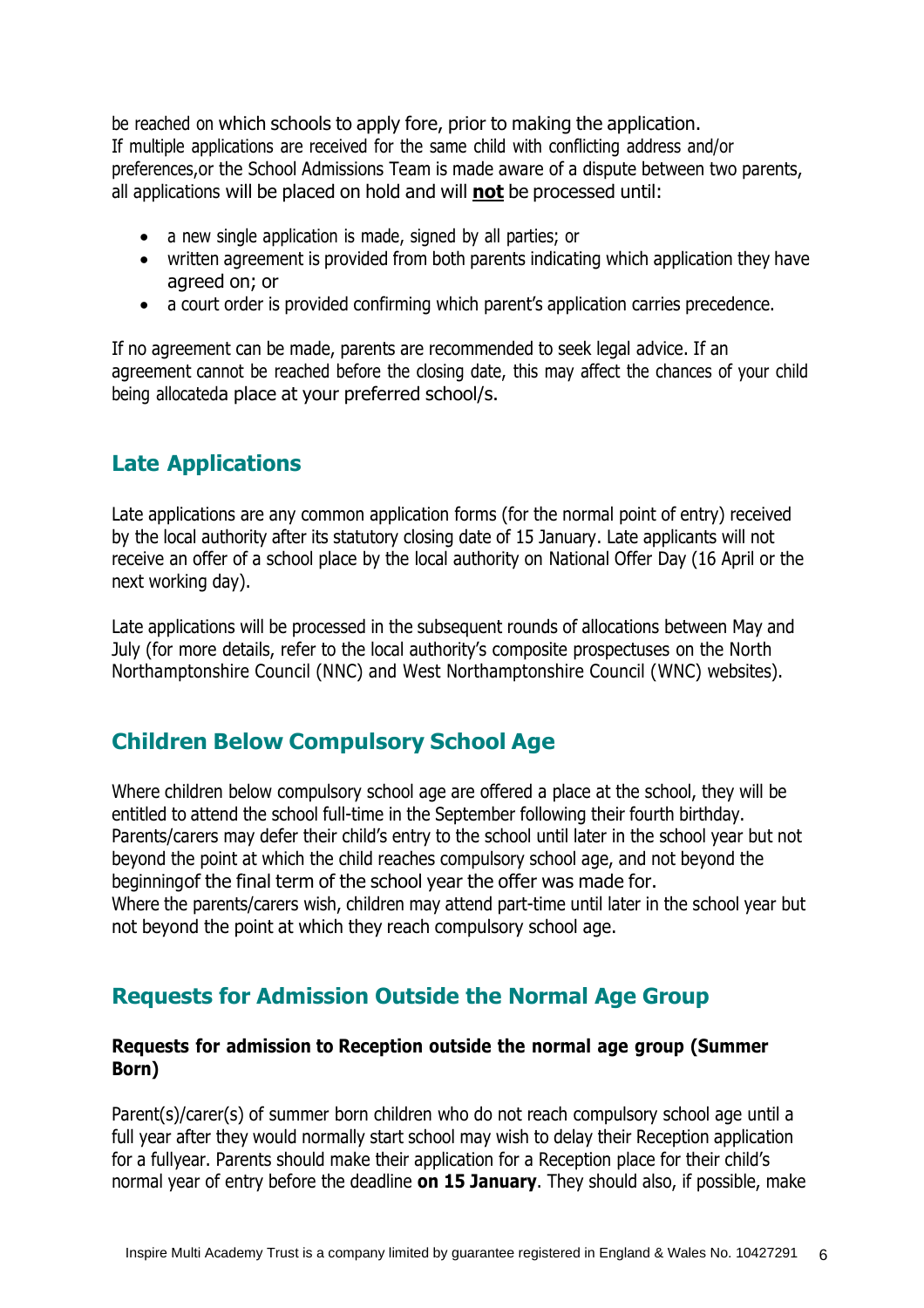their request for admission to their preferred schools out of the normal age group by the same date - **15 January**. This is to enable sufficient time for requests to be processed prior to National Offer Day (16 April or the next working day).

Parents should write to the school in the first instance and the request should be accompanied byreasons for such a request along with any additional evidence to support the request.

The admission authority will make a decision on the basis of the circumstances of each case and inthe best interests of the child concerned. This will include taking account of:

- the parent's/carer's views.
- information about the child's academic, social, and emotional development.
- where relevant, the child's medical history and the views of a medical professional.
- whether the child has previously been educated out of their normal age group.
- whether the child may naturally have fallen into a lower age group if it were not for being born prematurely.
- the Head teacher's views.

### <span id="page-6-0"></span>**What happens next?**

The admission authority will inform the parents/carers of its decision on the Year group the childshould be admitted to when they have to start school (i.e., Reception or Year 1) and will set out clearly the reasons for their decision.

If the Admissions Committee **agrees** to the parent's/carer's request to delay the application for a reception place, they will inform the local authority and the parents/carers will then need to make an application for a place in Reception in thenormal round of admissions in the following academic year.

**Please note** – in this following normal admissions round, if the school is oversubscribed, all applications (including delayed applications) for the School will be ranked in accordance with the school's oversubscription admission criteria. If the application is not successful, parents/carers willhave the right to appeal but, as the purpose of the appeals process is to consider whether a child should be admitted to a particular school, parents/carers do not have a right of appeal if they havebeen offered a place and it is not in the year group they would like;

• If the Admissions Committee does **not agree** to the application being deferred, there is **no right of appeal** against that decision and the parents/carers will need to make an application to the local authority for a place in Reception by 15 January if they have notdone so already or make an in-year application for a Year 1 place at the appropriate time.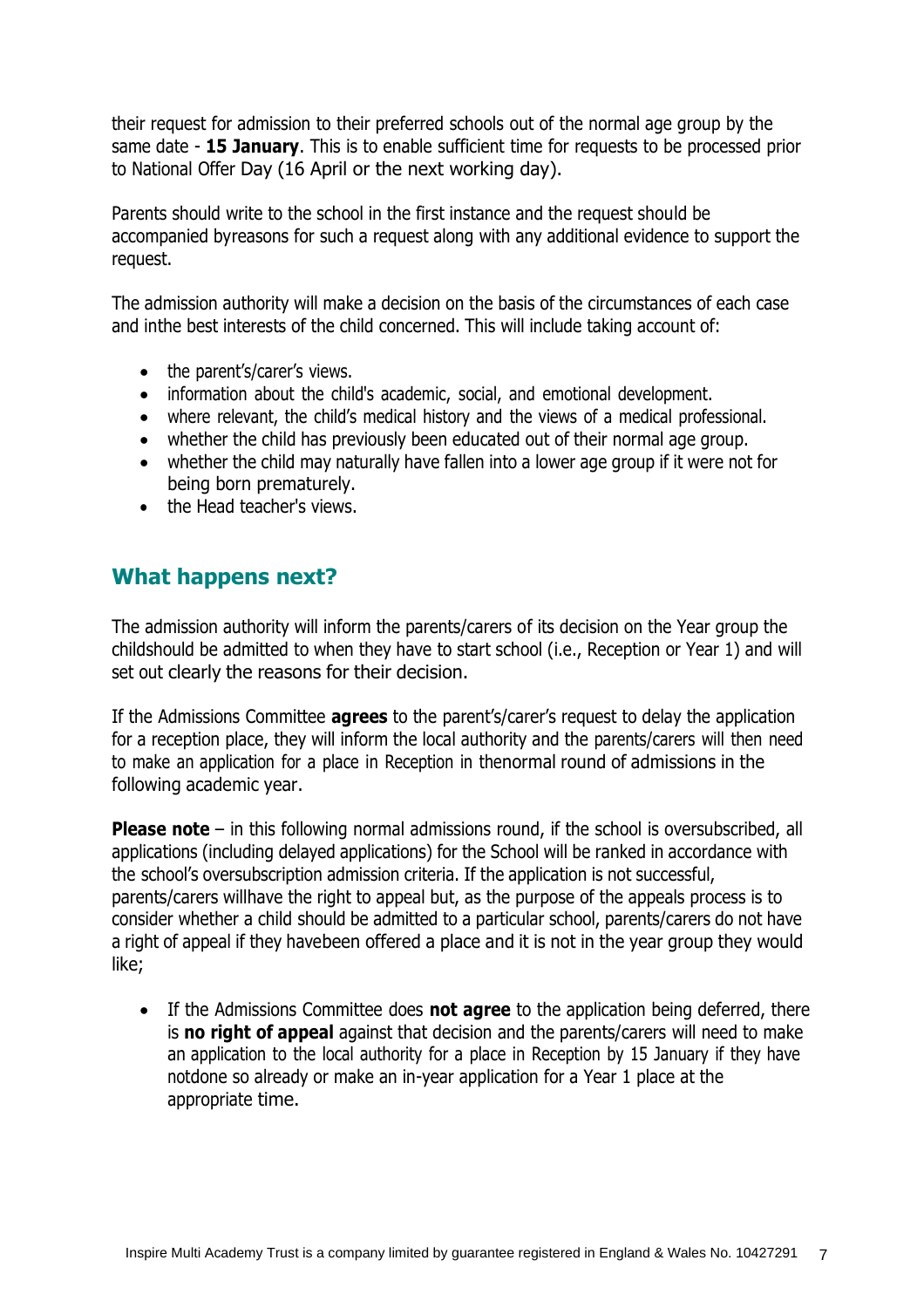### <span id="page-7-0"></span>**General Requests for Admission Outside the Normal Age Group**

Parents/carers may seek a place for their child out of their normal age group. A written request inwriting directly to the school in the first instance.

The Admission Authority of the school will consider the request and make a decision on the basis of the circumstances of each case and in the best interests of the child concerned. This will include taking account of:

- the parent's/carer's views.
- information about the child's academic, social and emotional development.
- where relevant, the child's medical history and the views of a medical professional.
- whether the child has previously been educated out of their normal age group.
- whether the child may naturally have fallen into a lower age group if it were not for beingborn prematurely.
- the views of the Head teacher at the school concerned.

The Admission Authority of the school MUST set out clearly for parents the reasons for their decision about the year group a child should be admitted to.

Parents/carers do not have a right to appeal if they are offered a place at the school, but it is notin their preferred age group.

### <span id="page-7-1"></span>**In-year Admissions**

An in-year admission refers to an application for a school place made during the school year or an application for admission to a school made at the start of the school year for any year group otherthan the normal year of entry.

If the school's published admission number has been reached in a child's year group, we will not beable to offer a place at the school. Parents/carers can ask for their child's name to be added to the waiting lists (see below for more information).

Applications for in-year admissions should be made online to the school's local authority on the NNC or WNC website:

To apply for a school located in the WNC area:

[Move school during the school year \(in-year\) | West Northamptonshire Council](https://www.westnorthants.gov.uk/move-school-during-school-year-year)  [\(westnorthants.gov.uk\)](https://www.westnorthants.gov.uk/move-school-during-school-year-year)

To apply for a school located in the NNC area: [Move school during the school year \(in-year\) | North Northamptonshire Council](https://www.northnorthants.gov.uk/move-school-during-school-year-year)  [\(northnorthants.gov.uk\)](https://www.northnorthants.gov.uk/move-school-during-school-year-year)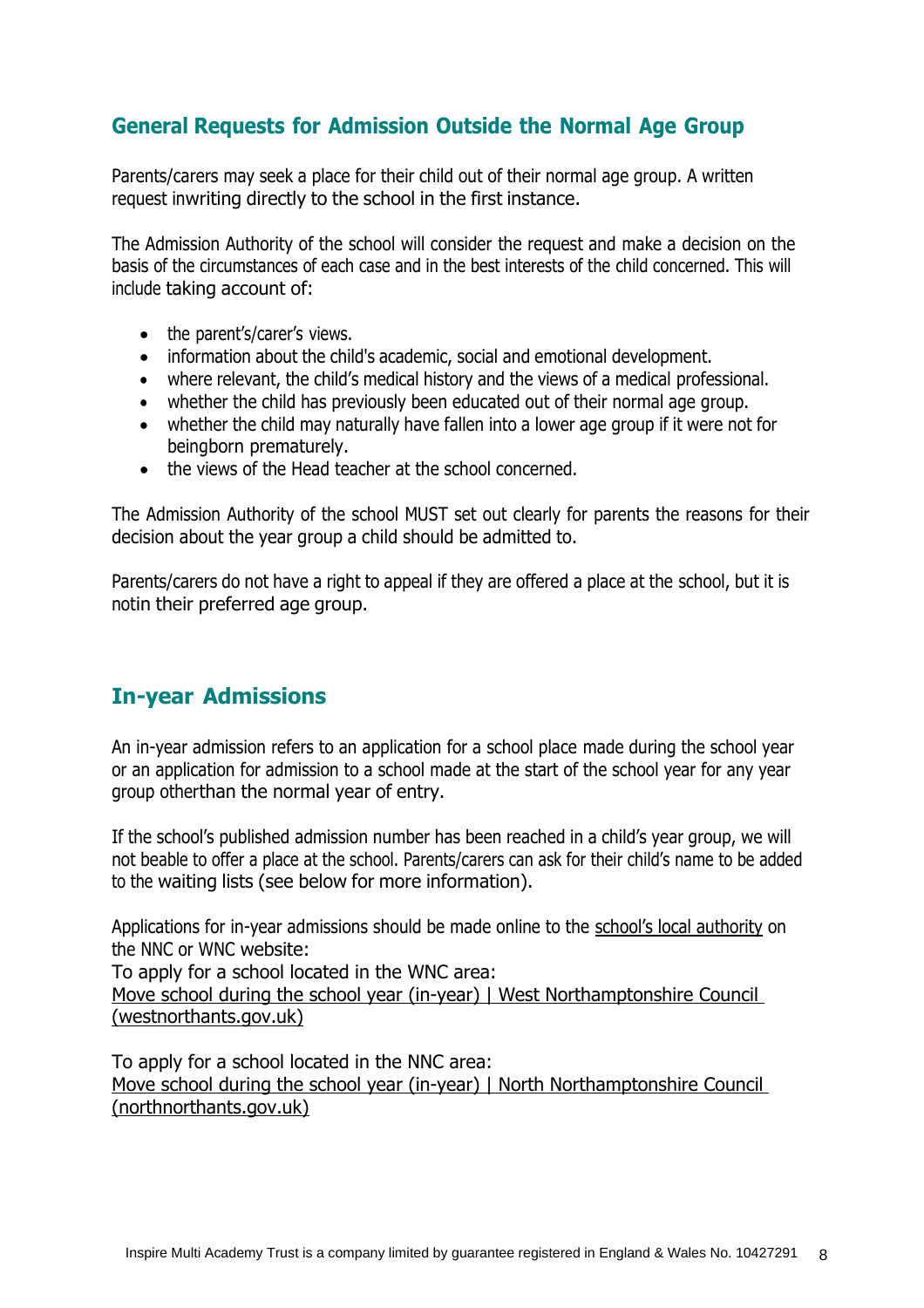### <span id="page-8-0"></span>**Waiting Lists**

Following an unsuccessful application, parents/carers can request that their child's name be placedon the waiting list.

Waiting Lists are held for all year groups by the LA.

Waiting lists will be cleared at the end of each school term. If you wish your child's name to remain on the waiting list for the remainder of the academic year, you will need to inform the School Admissions team, in writing, by the start of each subsequent term (i.e.: during the Christmas and Easter breaks) to renew your interest.

When a place becomes available it will be filled by one of the pupils on the waiting list in accordance with the school's oversubscription criteria listed in the following appendices. Prioritywill not be given to children on the basis that they have been on the waiting list the longest andchildren being allocated places under the Fair Access Protocol will be given priority. A new application will be required for a new academic year.

## <span id="page-8-1"></span>**Appeals**

If a parent/carer's application for a place at the school is unsuccessful, they will be informed why admission was refused and have the right of appeal against the decision not to offer their child a place at the school.

Parents/carers wishing to appeal should complete the online appeal form on the *website of* the local authority where the school is situated:

If parents/carers wish to submit supporting evidence after lodging their appeal, it should be emailed to [appealsteam@northamptonshire.gov.uk](mailto:appealsteam@northamptonshire.gov.uk) within 10 working days of the submission of theappeal.

Appeals must be lodged in writing, giving the reasons for appeal, by 16 May 2023. Appeals received after this date will still be heard, but there is no guarantee they will be heard before the end of the school year in which the application is made.

NB: For appeals concerning places not offered during the normal admissions round, i.e. in-year places, appeals should be submitted within 30 school days of refusal of a place.

#### **For more information and to complete the form:**

If you wish to appeal against the decision not to offer your child a place at a NET school located in North Northants, visit:

[Appeal a school place | North Northamptonshire Council \(northnorthants.gov.uk\)](https://www.northnorthants.gov.uk/school-admissions/appeal-school-place) – if the school you wish to

If you wish to appeal against the decision not to offer your child a place at a NET school located in West Northants, visit:

[Appeal a school place | West Northamptonshire Council \(westnorthants.gov.uk\)](https://www.westnorthants.gov.uk/school-admissions/appeal-school-place)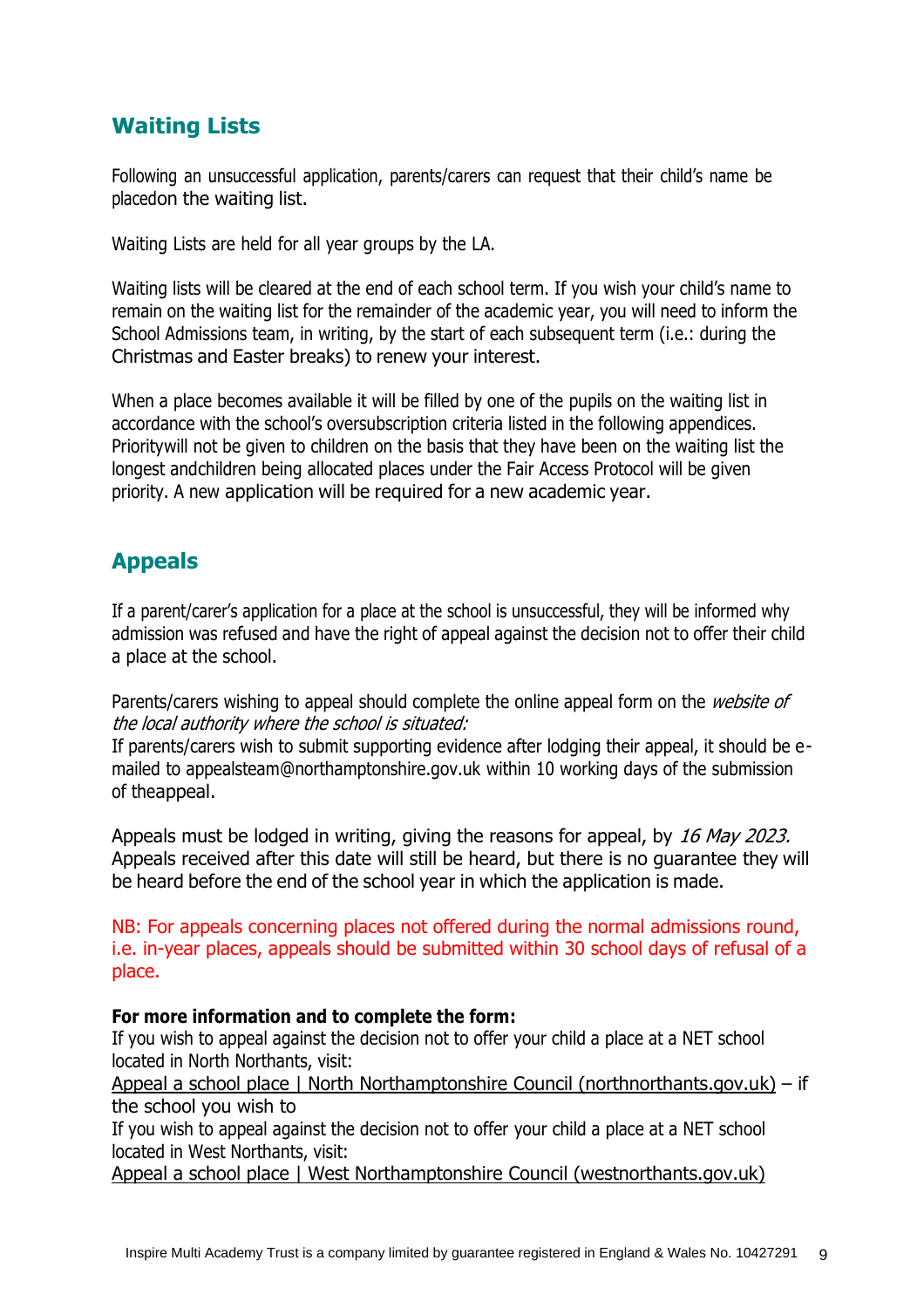## <span id="page-9-0"></span>**Admissions policy review**

This policy will be reviewed and approved by the Full Governing Body/Academy Trust annually.

#### **Consultation:**

When changes are proposed to the school's admission arrangements, the governing body/academytrust **must** consult on their admission arrangements (including any supplementary information form) that will apply for admission applications the following school year. Where the admission arrangements have not changed from the previous year there is no requirement to consult, subject to the requirement that admission authorities **must** consult on their admission arrangements at least once every 7 years, even if there have been no changes during that period.

#### **Determination:**

All admission authorities **must** determine (i.e. formally agree) admission arrangements every year,even if they have not changed from previous years and a consultation has not been required.

Admission authorities **must** determine admission arrangements by **28 February** in the determination year.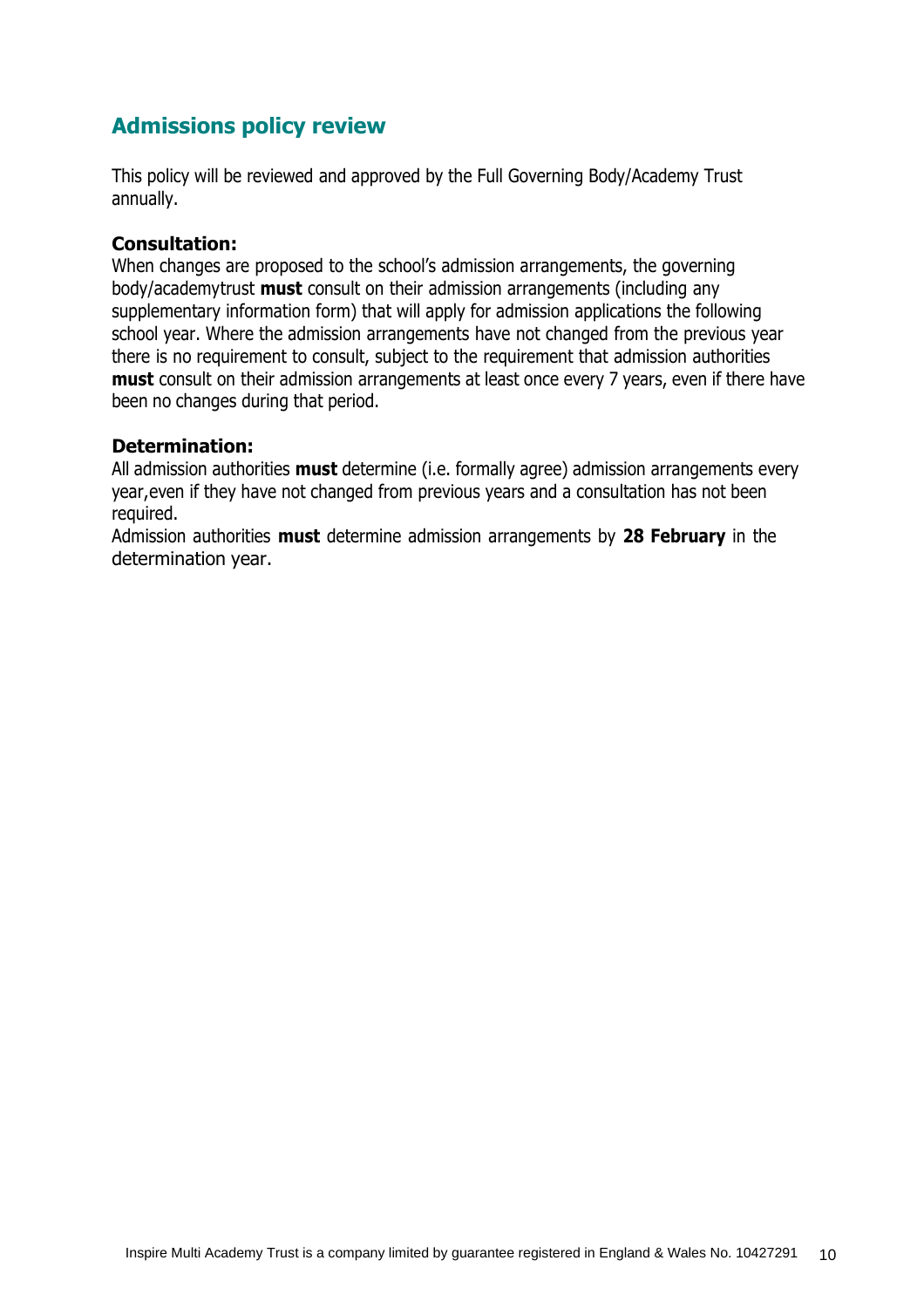

## <span id="page-10-0"></span>**APPENDIX 1 - Hall Meadow Primary School**

#### **Oversubscription Admission Criteria**

Admission Number - The school has an agreed Published Admission Number (PAN) of 30 children for entry in Reception.

Places will first be allocated to children who have an Education, Health Care (EHC) Plan that names the school as offering the appropriate provision.

Where there are more applications for places than there are places available, priority will be givenin the following order:

- Looked after children and all previously looked after children.
- Children of staff at the school, in either or both of the following circumstances:
- Where the member of staff has been employed at the school for two or more years at the time which the application for admission to the school is made, and/or
- The member of staff is recruited to fill a vacant post for which there is ademonstrable skills shortage.
- Children with a brother or sister continuing at the school at the time of admission of thechild.
- Children who live in the defined area.
- Other children.

#### **Allocation to PAN**

If the admission number is exceeded within any criterion, priority will be given to those who liveclosest to the school. Distances are measured on a straight-line basis from the address point of the child's home address to the address point of the school using the local authority's Geographical Information System.

#### **Tiebreaker**

If two or more applications cannot otherwise be separated and there is only one place available, arandom allocation process will be used to determine who should be allocated the place.

#### **Defined Area (also known as linked or designated area/village):**

The defined area for Hall Meadow Primary School is: Houses that are within the Leisure Village development between the A14 to the south, Northampton Road to the east of the development and the railway line to the west.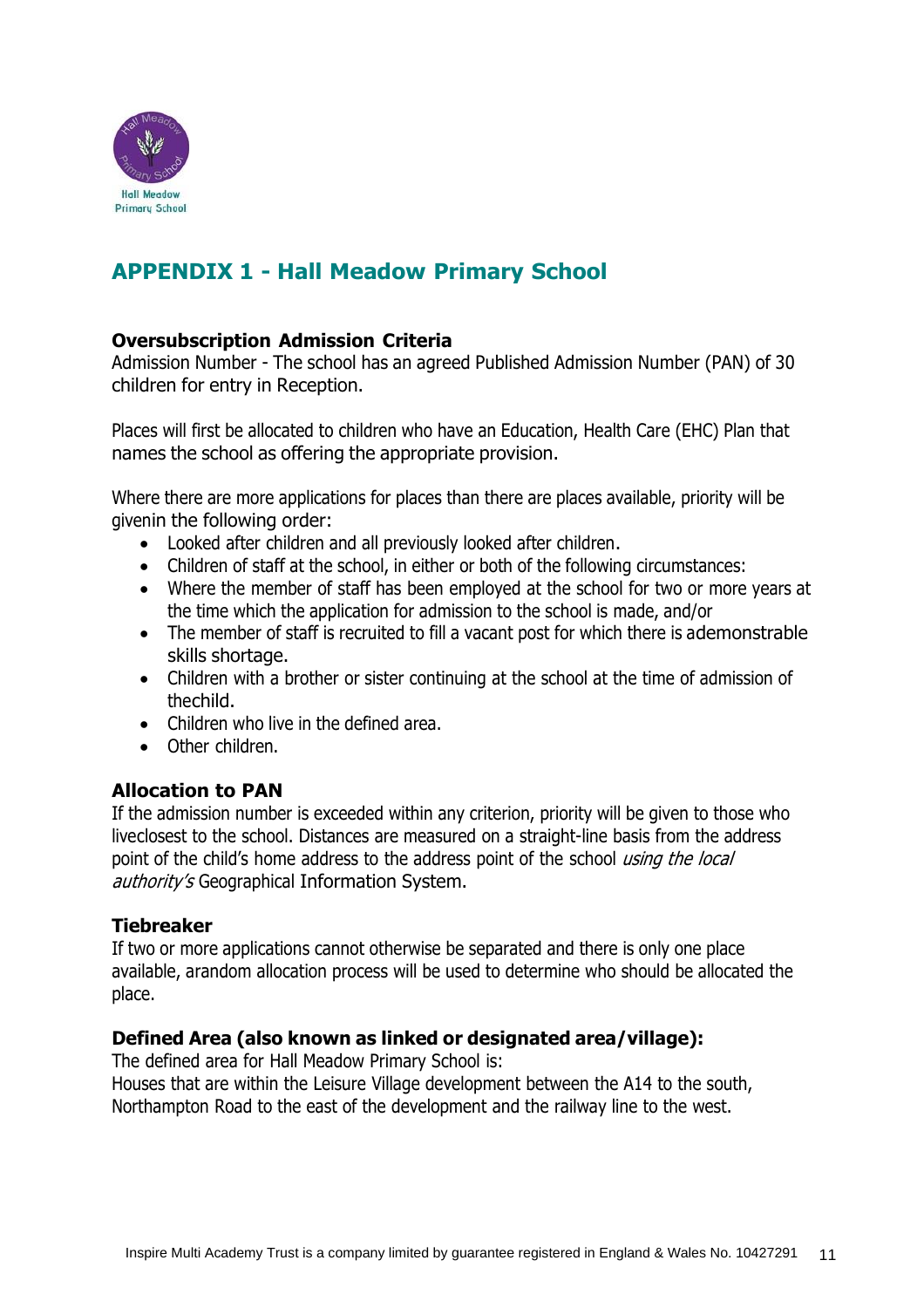

## <span id="page-11-0"></span>**APPENDIX 2 – Kettering Park Junior Academy**

#### **Oversubscription Admission Criteria**

Admission Number - The school has an agreed Published Admission Number (PAN) of 90 children for entry in Year 3.

Places will first be allocated to children who have an Education, Health Care (EHC) Plan that names the school as offering the appropriate provision.

Where there are more applications for places than there are places available, priority will be givenin the following order:

- Looked after children and all previously looked after children.
- Children of staff at the school, in either or both of the following circumstances:
- Where the member of staff has been employed at the school for two or more years at the time which the application for admission to the school is made, and/or
- The member of staff is recruited to fill a vacant post for which there is ademonstrable skills shortage.
- Children with a brother or sister continuing at the school or the linked infant school (Kettering Park Infants) at the time of admission of the child.
- Children who attend the linked infant school Kettering Park Infants
- Children who live closer to the preferred school than any other school.
- Other children.

#### **Allocation to PAN**

If the admission number is exceeded within any criterion, priority will be given to those who liveclosest to the school. Distances are measured on a straight-line basis from the address point of the child's home address to the address point of the school using the local authority's Geographical Information System.

#### **Tiebreaker**

If two or more applications cannot otherwise be separated and there is only one place available, arandom allocation process will be used to determine who should be allocated the place.

#### **Any Other School**

For applications for Year 3 made as part of the coordinated scheme, "Any other school" meansany other Junior school. For in-year applications, "any other school" means any school with an equivalent year group".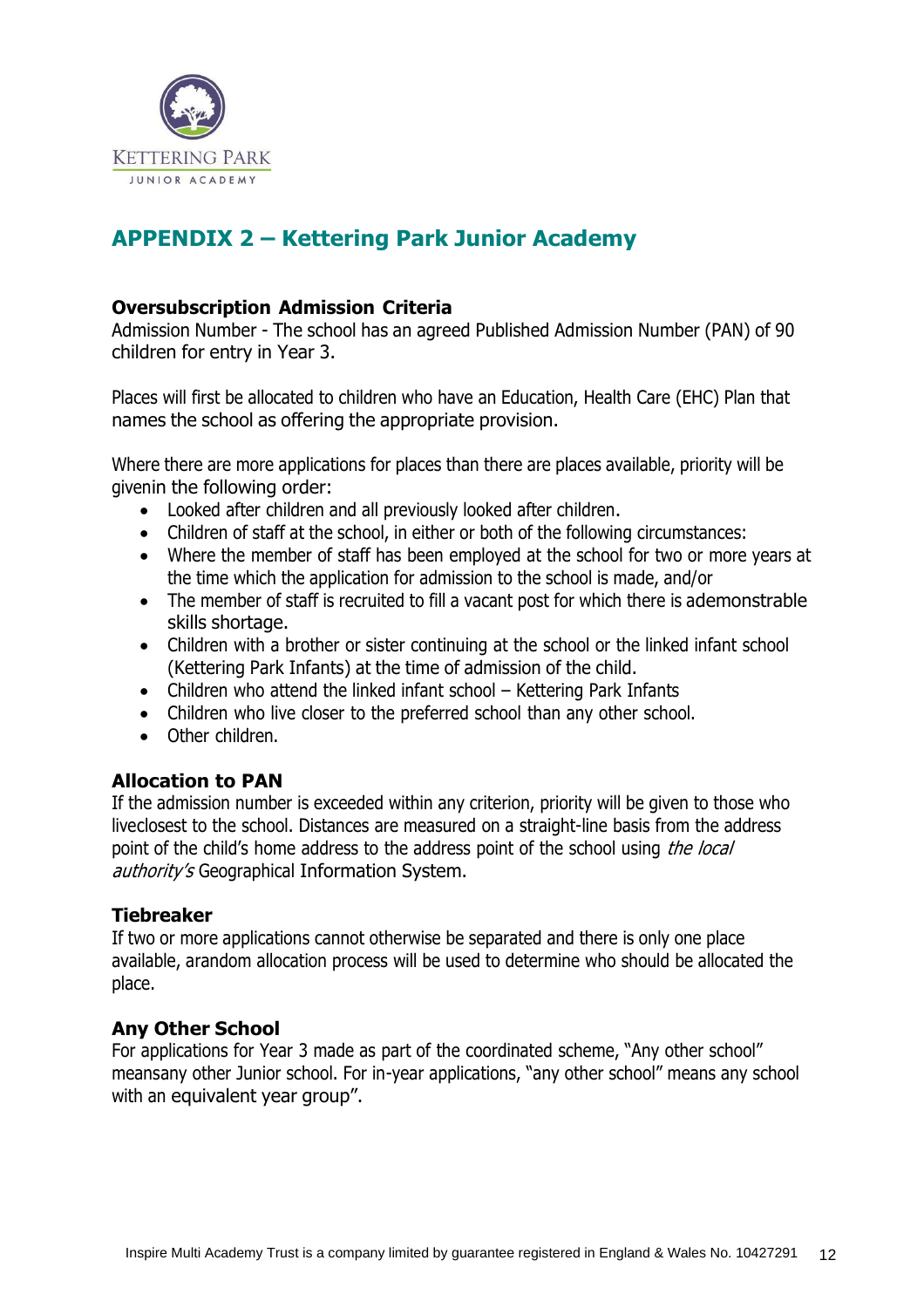

## <span id="page-12-0"></span>**APPENDIX 3 – Kettering Park Infant Academy**

#### **Oversubscription Admission Criteria**

Admission Number - The school has an agreed Published Admission Number (PAN) of 90 children for entry in reception.

Places will first be allocated to children who have an Education, Health Care (EHC) Plan that names the school as offering the appropriate provision.

Where there are more applications for places than there are places available, priority will be givenin the following order:

- Looked after children and all previously looked after children.
- Children of staff at the school, in either or both of the following circumstances:
- Where the member of staff has been employed at the school for two or more years at the time which the application for admission to the school is made, and/or
- The member of staff is recruited to fill a vacant post for which there is ademonstrable skills shortage.
- Children with a brother or sister continuing at the school or the linked Junior school Kettering Park Junior
- Children who live closer to the preferred school than any other school
- Other children

#### **Allocation to PAN**

If the admission number is exceeded within any criterion, priority will be given to those who liveclosest to the school. Distances are measured on a straight-line basis from the address point of the child's home address to the address point of the school using *the local* authority's Geographical Information System

#### **Tiebreaker**

If two or more applications cannot otherwise be separated and there is only one place available, arandom allocation process will be used to determine who should be allocated the place.

#### **Any Other School**

Any other school refers to all Primary and Infant schools for applications for Reception throughout the coordinated scheme and all nearby schools with an equivalent age group for In-year applications.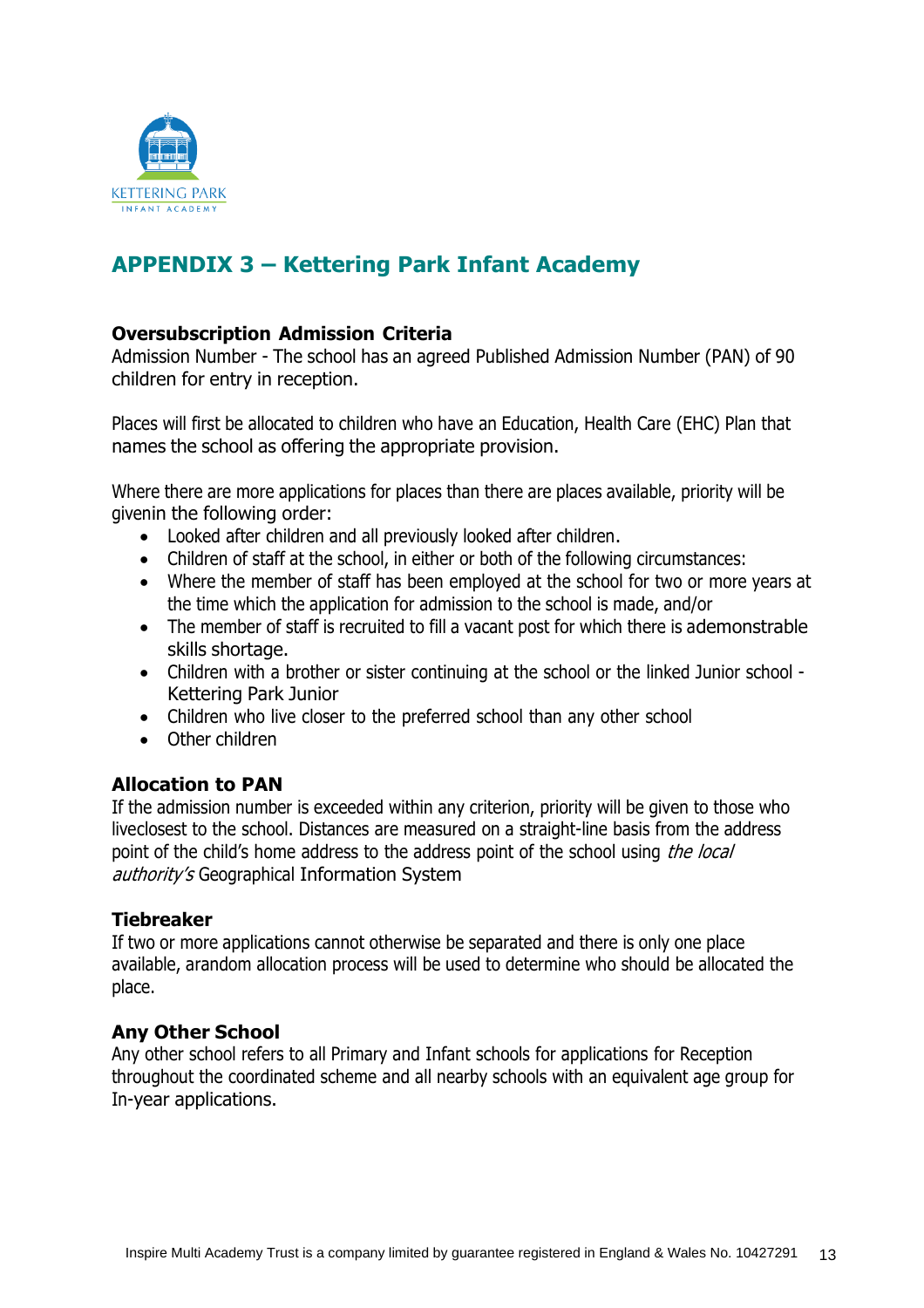

## <span id="page-13-0"></span>**APPENDIX 4 – Wollaston Primary School**

#### **Oversubscription Admission Criteria**

Admission Number - The school has an agreed Published Admission Number (PAN) of 60 children for entry in Reception.

Places will first be allocated to children who have an Education, Health Care (EHC) Plan that names the school as offering the appropriate provision.

Where there are more applications for places than there are places available, priority will be givenin the following order:

- Looked after children and all previously looked after children.
- Children of staff at the school, in either or both of the following circumstances:
- Where the member of staff has been employed at the school for two or more years at the time which the application for admission to the school is made, and/or
- The member of staff is recruited to fill a vacant post for which there is ademonstrable skills shortage.
- Children with a brother or sister continuing at the school at the time of admission of thechild.
- Children who live in the defined area.
- Other children.

#### **Allocation to PAN**

If the admission number is exceeded within any criterion, priority will be given to those who liveclosest to the school. Distances are measured on a straight-line basis from the address point of the child's home address to the address point of the school using *the local* authority's Geographical Information System.

#### **Tiebreaker**

If two or more applications cannot otherwise be separated and there is only one place available, arandom allocation process will be used to determine who should be allocated the place.

Defined Area (also known as linked or designated area/village): The defined area for Wollaston Primary School is Wollaston and Strixton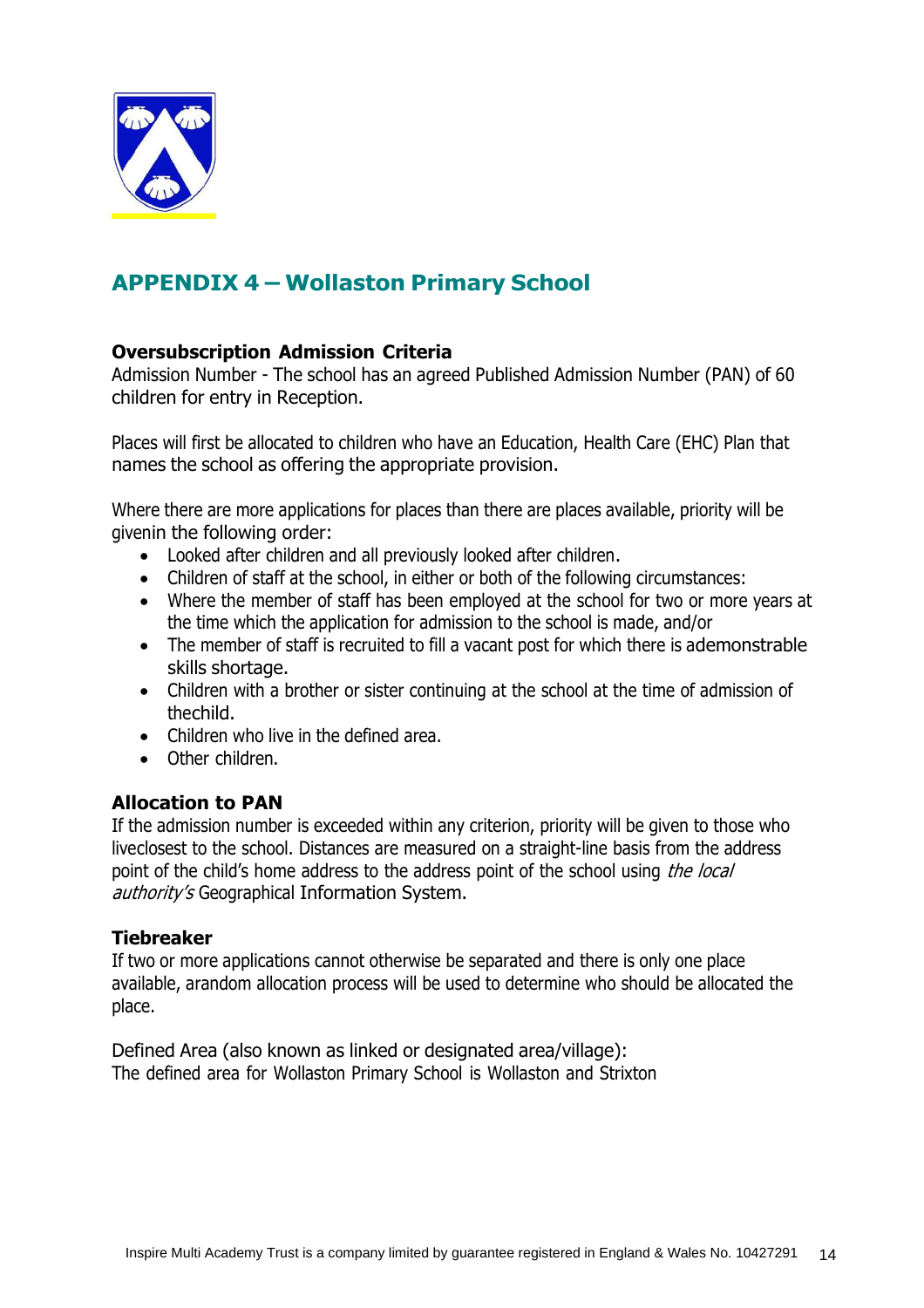

## <span id="page-14-0"></span>**APPENDIX 5 – The Abbey Primary School**

#### **Oversubscription Admission Criteria**

Admission Number - The school has an agreed Published Admission Number (PAN) of 60 children for entry in Reception.

Places will first be allocated to children who have an Education, Health Care (EHC) Plan thatnames the school as offering the appropriate provision.

Where there are more applications for places than there are places available, priority will be givenin the following order:

- Looked after children and all previously looked after children.
- Children of staff at the school, in either or both of the following circumstances:
- Where the member of staff has been employed at the school for two or more years at the time which the application for admission to the school is made, and/or
- The member of staff is recruited to fill a vacant post for which there is ademonstrable skills shortage.
- Children with a brother or sister continuing at the school at the time of admission of thechild.
- Children who live closer to the preferred school than any other Primary school.
- Other children.

#### **Allocation to PAN**

If the admission number is exceeded within any criterion, priority will be given to those who live closest to the school. Distances are measured on a straight-line basis from the address point of the child's home address to the address point of the school using the local authority's Geographical Information System.

#### **Tiebreaker**

If two or more applications cannot otherwise be separated and there is only one place available, arandom allocation process will be used to determine who should be allocated the place.

#### **Any Other School**

Any other school refers to all Primary and Infant schools for applications for Reception throughout the coordinated scheme and all nearby schools with an equivalent age group for In-year applications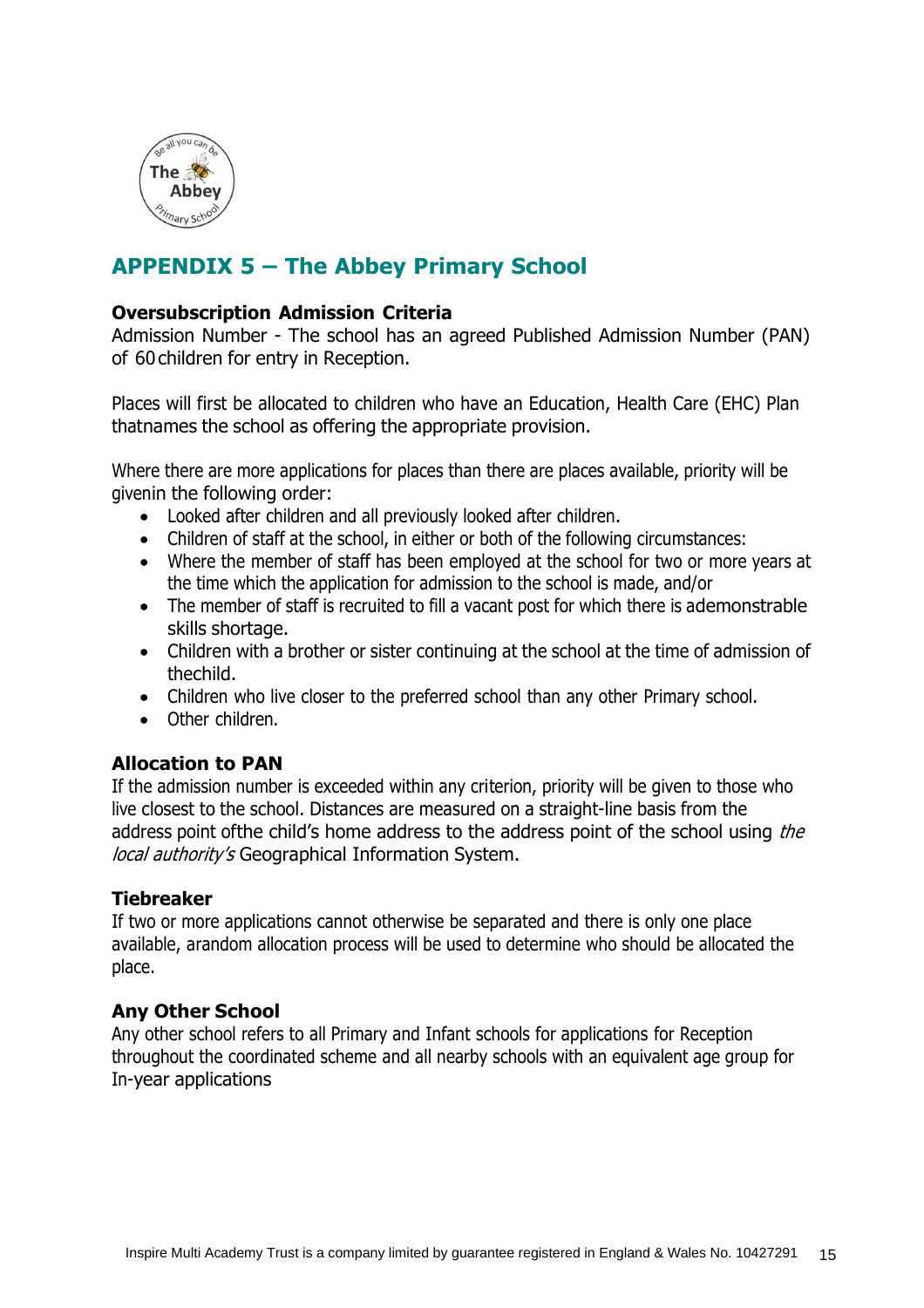

## <span id="page-15-0"></span>**APPENDIX 6 – Falconers Hill Infant School**

#### **Oversubscription Admission Criteria**

Admission Number - The school has an agreed Published Admission Number (PAN) of 60children for entry in Reception.

Places will first be allocated to children who have an Education, Health Care (EHC) Plan thatnames the school as offering the appropriate provision.

Where there are more applications for places than there are places available, priority will be givenin the following order:

- Looked after children and all previously looked after children.
- Children of staff at the school, in either or both of the following circumstances:
- Where the member of staff has been employed at the school for two or more years at the time which the application for admission to the school is made, and/or
- The member of staff is recruited to fill a vacant post for which there is ademonstrable skills shortage.
- Children with a brother or sister continuing at the school or Falconers Hill Academy at thetime of admission of the child.
- Children who live closer to the preferred school than any other school.
- Other children.

#### **Allocation to PAN**

If the admission number is exceeded within any criterion, priority will be given to those who live closest to the school. Distances are measured on a straight-line basis from the address point of the child's home address to the address point of the school using the local authority's Geographical Information System.

#### **Tiebreaker**

If two or more applications cannot otherwise be separated and there is only one place available, arandom allocation process will be used to determine who should be allocated the place.

#### **Any Other School**

Any other school refers to all Primary and Infant schools for applications for Reception throughout the coordinated scheme and all nearby schools with an equivalent age group for In-year applications.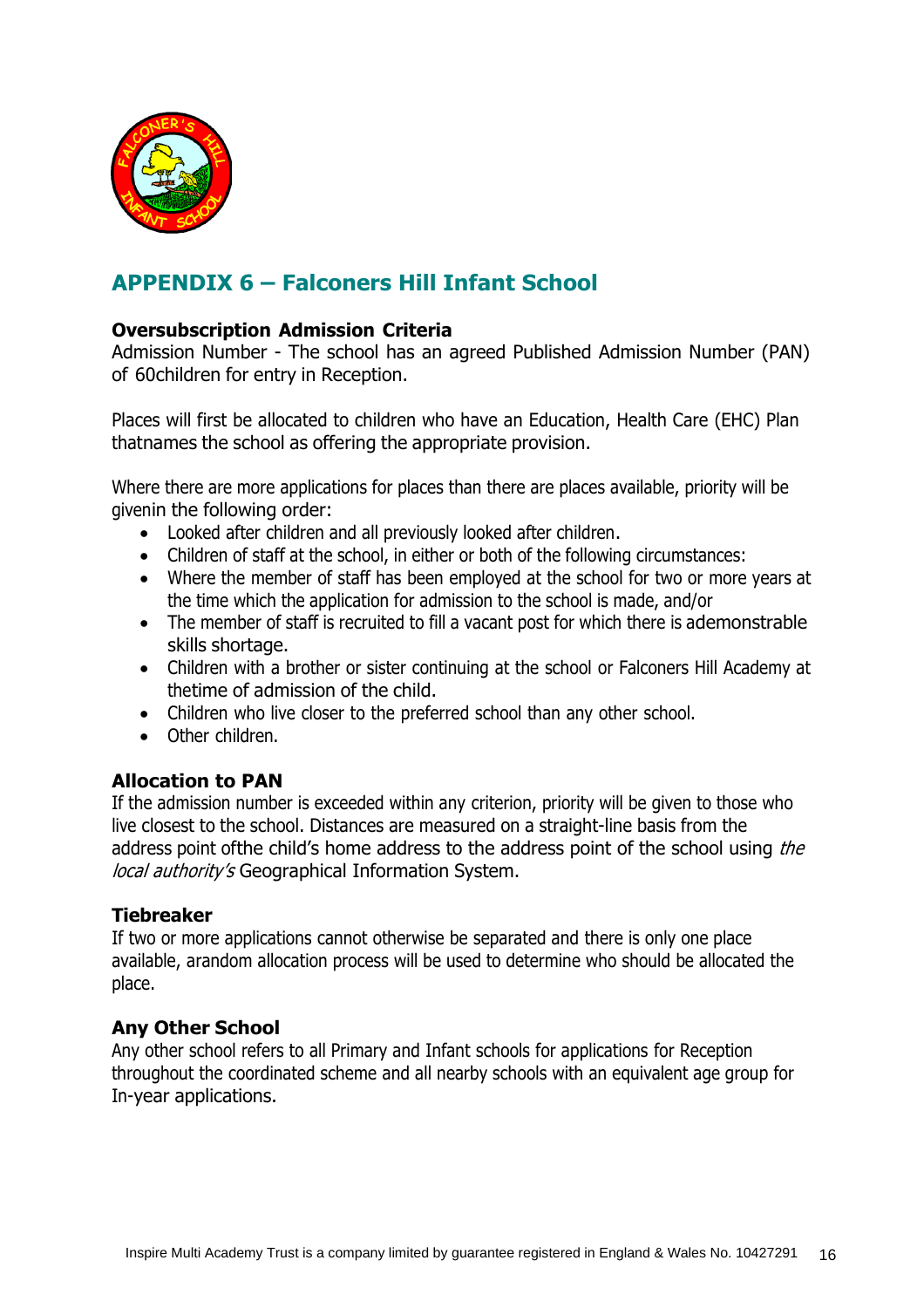

## <span id="page-16-0"></span>**APPENDIX 7 – Standens Barn Primary**

#### **Oversubscription Admission Criteria**

Admission Number - The school has an agreed Published Admission Number (PAN) of 60 children for entry in Reception.

Places will first be allocated to children who have an Education, Health Care (EHC) Plan that names the school as offering the appropriate provision.

Where there are more applications for places than there are places available, priority will be givenin the following order:

- Looked after children and all previously looked after children.
- Children of staff at the school, in either or both of the following circumstances:
- Where the member of staff has been employed at the school for two or more years at the time which the application for admission to the school is made, and/or
- The member of staff is recruited to fill a vacant post for which there is ademonstrable skills shortage.
- Children with a brother or sister continuing at the school at the time of admission of thechild.
- Children who live closer to the preferred school than any other Primary school.
- Other children.

#### **Allocation to PAN**

If the admission number is exceeded within any criterion, priority will be given to those who live closest to the school. Distances are measured on a straight-line basis from the address point ofthe child's home address to the address point of the school using the local authority's Geographical Information System.

#### **Tiebreaker**

If two or more applications cannot otherwise be separated and there is only one place available, arandom allocation process will be used to determine who should be allocated the place.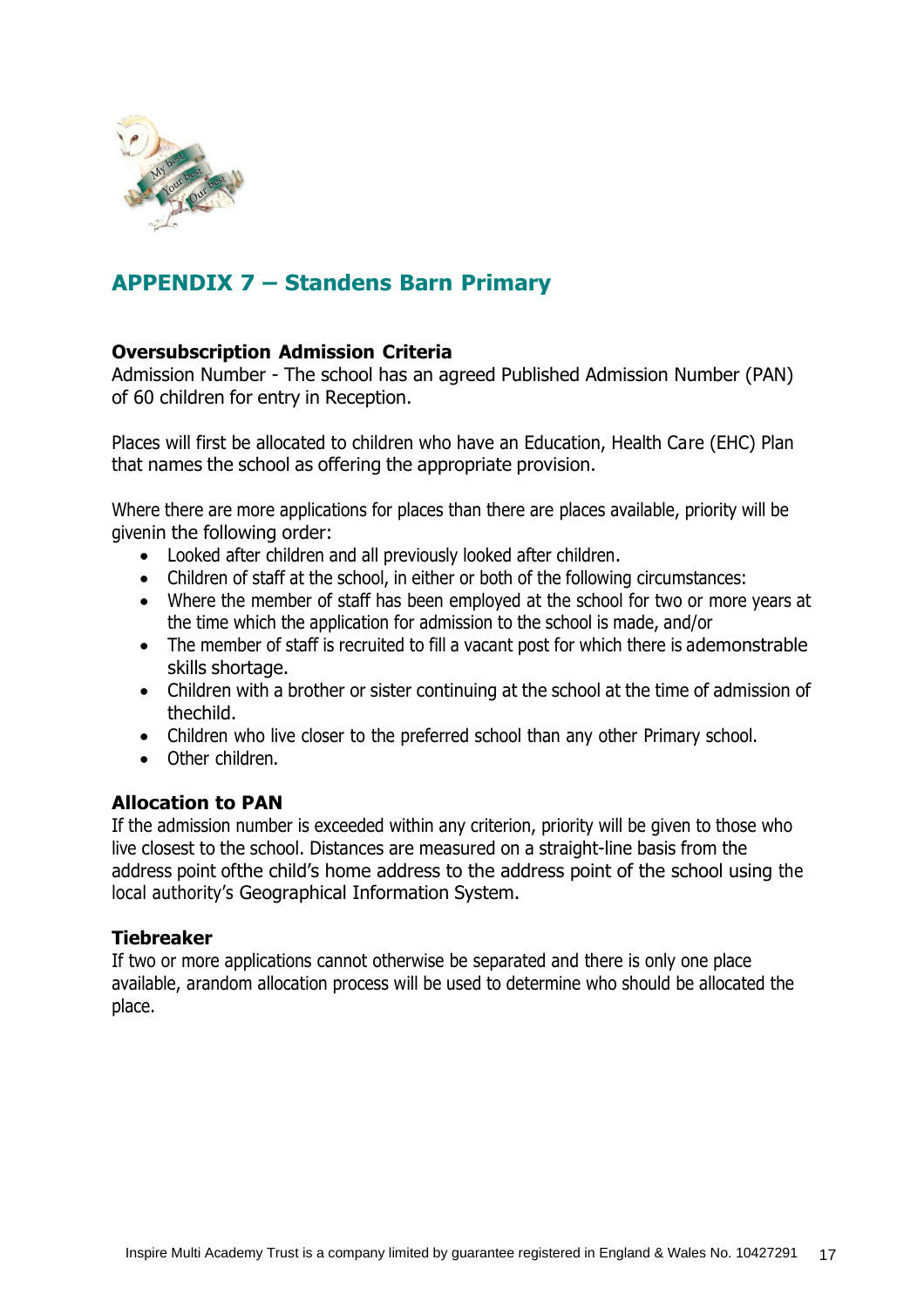

## <span id="page-17-0"></span>**APPENDIX 8 – Little Harrowden Primary School**

#### **Oversubscription Admission Criteria**

Admission Number - The school has an agreed Published Admission Number (PAN) of 30 children for entry in Reception.

Places will first be allocated to children who have an Education, Health Care (EHC) Plan that names the school as offering the appropriate provision.

Where there are more applications for places than there are places available, priority will be givenin the following order:

- Looked after children and all previously looked after children.
- Children of staff at the school, in either or both of the following circumstances:
- Where the member of staff has been employed at the school for two or more years at the time which the application for admission to the school is made, and/or
- The member of staff is recruited to fill a vacant post for which there is ademonstrable skills shortage.
- Children with a brother or sister continuing at the school at the time of admission of thechild.
- Children who live in the defined area
- Other children.

#### **Allocation to PAN**

If the admission number is exceeded within any criterion, priority will be given to those who live closest to the school. Distances are measured on a straight-line basis from the address point ofthe child's home address to the address point of the school using the local authority's Geographical Information System.

#### **Tiebreaker**

If two or more applications cannot otherwise be separated and there is only one place available, arandom allocation process will be used to determine who should be allocated the place.

#### **Defined Area (also known as linked or designated area/village):**

The defined area for Little Harrowden Primary is Great Harrowden, Little Harrowden, Orlingbury, and Finedon Sidings at Furnace Lane.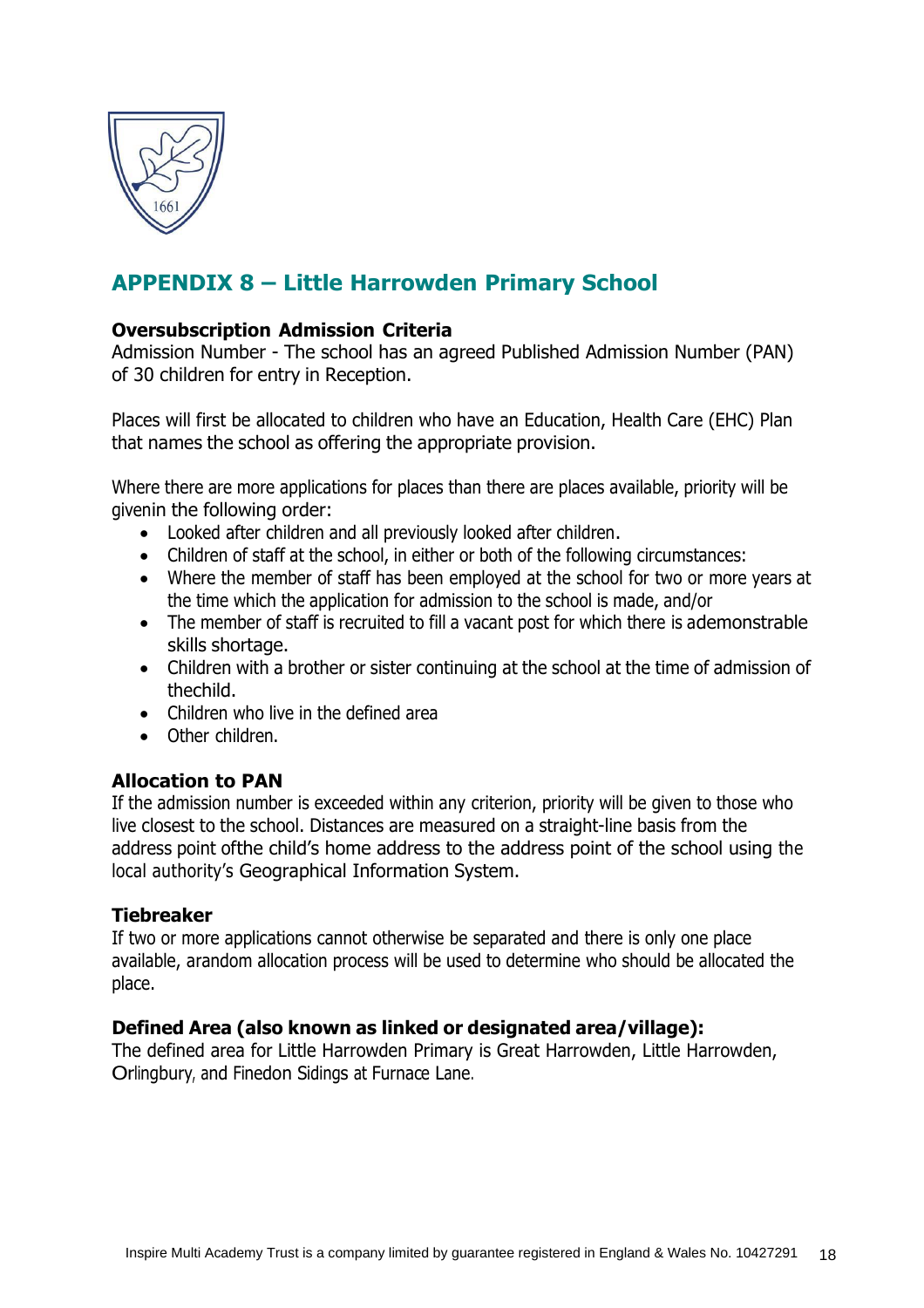

## <span id="page-18-0"></span>**APPENDIX 9 – St James Infant School**

#### **Oversubscription admission criteria**

Admission Number- The school has an agreed Published Admission Number (PAN) of 60 childrenfor entry in Reception.

Places will first be allocated to children who have an Education, Health Care (EHC) Plan that names the school as offering the appropriate provision.

Where there are more applications for places than there are places available, priority will be givenin the following order:

- Looked after children and all previously looked after children.
- Children of staff at the school, in either or both of the following circumstances:
- Where the member of staff has been employed at the school for two or more years at the time which the application for admission to the school is made, and or
- The member of staff is recruited to fill a vacant post for which there is ademonstrable skills shortage.
- Children with a brother or sister continuing at the school or The Abbey CE JuniorSchool at the time of admission of the child.
- Children who live in the defined area
- Children who live closer to the school than any other school.
- Other children.

#### **Allocation to PAN**

If the admission number is exceeded within any criterion, priority will be given to those who liveclosest to the school. Distances are measured on a straight-line basis from the address point of the child's home address to the address point of the school using the local authority's Geographical Information System.

#### **Tiebreaker**

If two or more applications cannot otherwise be separated and there is only one place available, arandom allocation process will be used to determine who should be allocated the place.

#### **Defined Area (also known as linked or designated area/village):**

The defined area for St James Infant School is Dodford and Norton.

**Any Other School -** Any other school refers to all Primary and Infant schools for applications for Reception throughout the coordinated scheme and all nearby schools with an equivalent age group for In-year applications.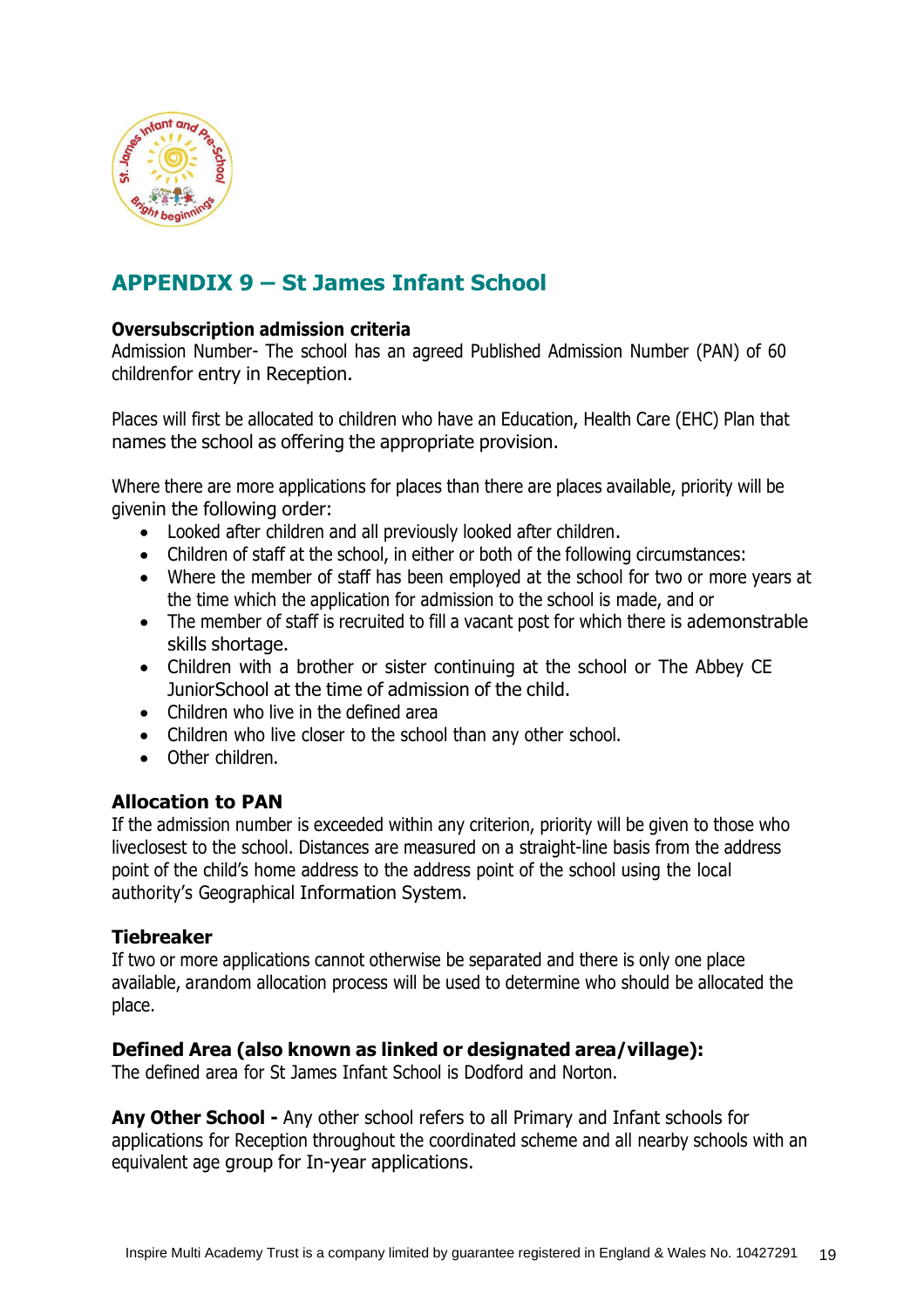

## <span id="page-19-0"></span>**APPENDIX 10 – Kingsley Primary School**

#### **Oversubscription Admission Criteria**

Admission Number - The school has an agreed Published Admission Number (PAN) of 60children for entry in Reception.

Places will first be allocated to children who have an Education, Health Care (EHC) Plan thatnames the school as offering the appropriate provision.

Where there are more applications for places than there are places available, priority will be givenin the following order:

- Looked after children and all previously looked after children.
- Children of staff at the school, in either or both of the following circumstances:
- Where the member of staff has been employed at the school for two or more years at thetime which the application for admission to the school is made, and/or
- The member of staff is recruited to fill a vacant post for which there is a demonstrable skills shortage.
- Children with a brother or sister continuing at the school at the time of admission of thechild.
- Children who live closer to the preferred school than any other Primary school.
- Other children.

#### **Allocation to PAN**

If the admission number is exceeded within any criterion, priority will be given to those who live closest to the school. Distances are measured on a straight-line basis from the address point ofthe child's home address to the address point of the school using the local authority's Geographical Information System.

#### **Tiebreaker**

If two or more applications cannot otherwise be separated and there is only one place available, arandom allocation process will be used to determine who should be allocated the place.